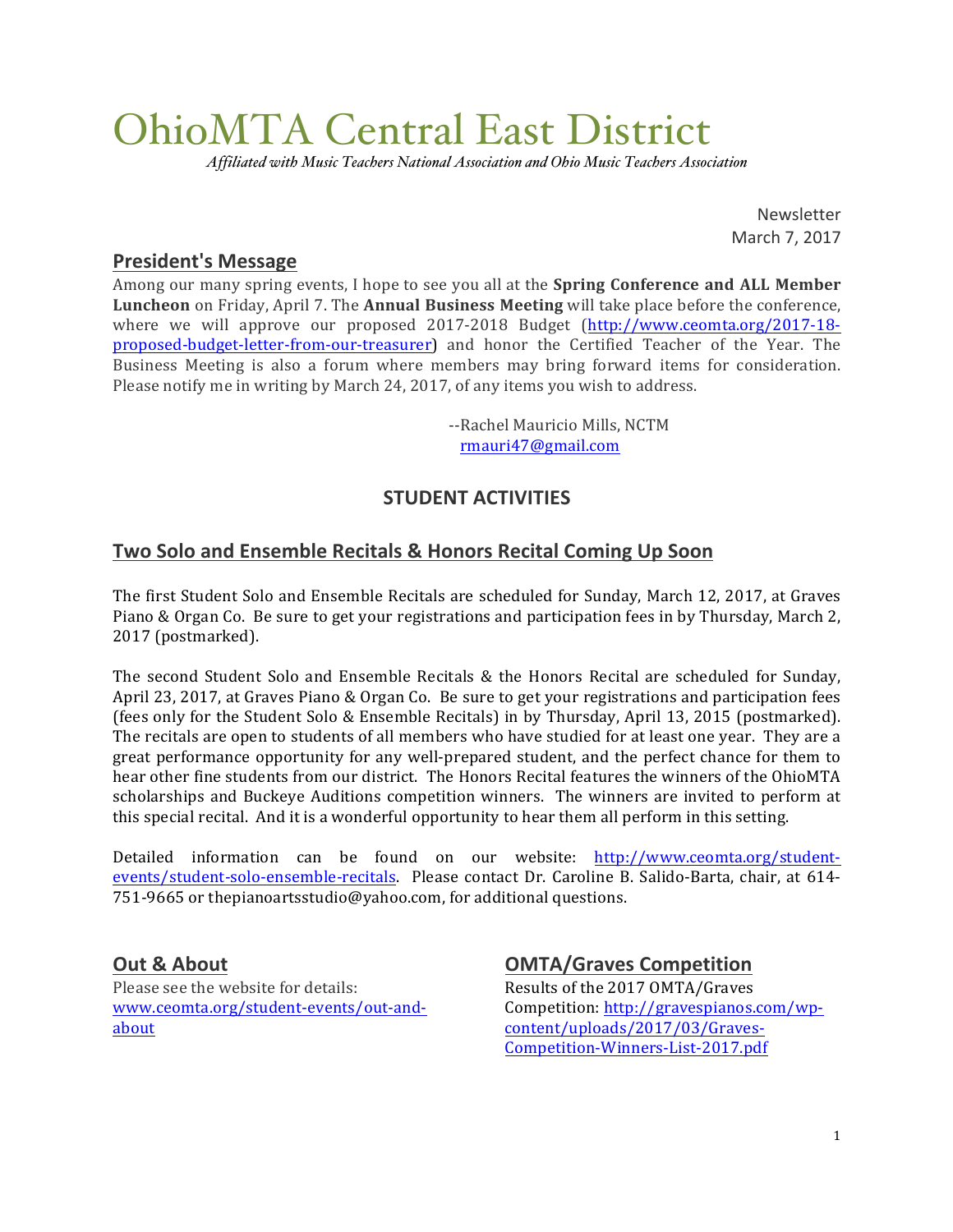## **TEACHER ACTIVITIES & NEWS**

# Join your colleagues for the CEOMTA Spring Conference and Annual Membership Meeting

When: Friday, April 7, 2017 beginning at 9:30. Registration begins at 9:15. Where: The Church of Jesus Christ of Latter-Day Saints, 450 N. Liberty St., Powell, OH, 43065. Keynote Speaker: Jennifer Hambrick Midday Radio Host of 101, WOSU Public Media.

#### Claim the Stage: Music Teaching, the Emotions, and Helping Students Manage Performance Anxiety.

Jennifer Hambrick unites her extensive backgrounds in the arts and media, and her deep roots in Columbus to bring inspiring music to central Ohio. Jennifer performed with the Chicago Symphony Orchestra and the Civic Orchestra of Chicago before earning a Ph.D. in musicology from the University of North Carolina at Chapel Hill. She is a graduate of the Eastman School of Music and the recipient of both the Eastman School's prestigious Performer's Certificate and a Fulbright grant for advanced study in London, England. As a writer and radio producer, Jennifer has interviewed some of the world's most fascinating people, including Nobel Peace Prize-winning authors, Wolfe Prize-winning mathematicians and many of the world's foremost classical musicians. Her feature writing has appeared in numerous publications across the country, and has garnered national awards. Teachers and performers alike will benefit from her experience and recent research on performance anxiety.

A complimentary lunch for all members and prospective members will follow, hosted by Lee Ann Forgrave, Membership Chair.

R.S.V.P by March 24, 2017 to Membership Chairperson laforgrave@yahoo.com or text: 614-371-3872. Your response is important in planning for our lunch.

> Conference Chairpersons: Carol Rein, NCTM carolrein89@yahoo.com Sharon Walton, NCTM skrwalton@gmail.com

## **NEW** Student Event! Your response is needed!

At the beginning of the year, an ad hoc committee was formed to determine if our District should create a new event to take the place of District Festival, which is no longer being offered. In order to determine exactly what our members want for their students, the committee prepared a survey.

So far we have received 35 responses and we want to thank those who took the time to fill it out. But we would like to have even more, as we have 164 paid members and 147 subscribers to our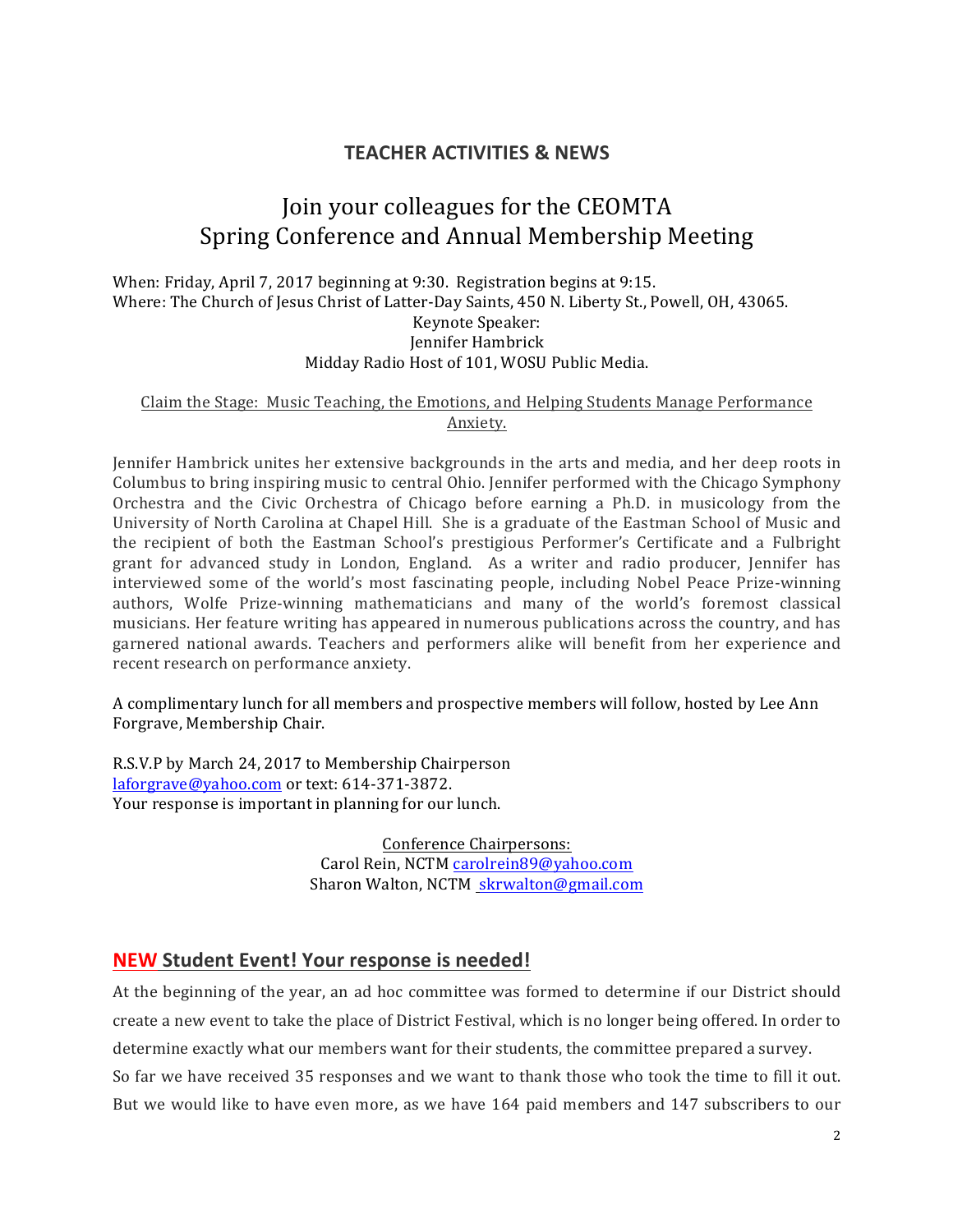website. PLEASE take less than five minutes of your time to respond. How the committee proceeds will depend entirely on the results of this survey. It is very important that you let your voice be heard!

#### The deadline to respond is March 20. Click this link below to get to the survey:

https://goo.gl/forms/6PaGlae6ATeTo7R53

Thank you again! New Event Committee Members Lizbeth Atkinson, Chair Cynthia Adams Rebecca Blumensheid **Beth Kloes** Rachel Mills Melanie Smith

## **OhioMTA State Conference**

The next State Conference will take place in Van Wert on October 12-14, 2017. Conference artists will be The Five Browns and Irina Gorin. 

http://www.ohiomta.org/fall-2017.html

## **Membership**

Welcome to these new members!

Wei-Yi Sun 521 Harley Dr. #3 Columbus, Oh 43202 812-650-8349 trinityfish0423@hotmail.com Piano

## **MTNA National Conference**

The National Conference will take place in Baltimore, Maryland, March 18-22, 2017. members.mtna.org/conference2017/index.ht ml

April Stanhope 2194 Edgevale Rd. Upper Arlington, OH 43221 614-323-9271 april.stanhope@gmail.com Piano, Piano Pedagogy, Composition

Qianni Yang 2889 Neil Ave. #412-B Columbus, OH 43202 617-697-6091 yang.2617@osu.edu Piano, Piano Pedagogy

All members should be listed on the online directory, which contains everyone who has paid their membership dues this year. If you are looking for someone who is not in the printed directory, check the online directory.